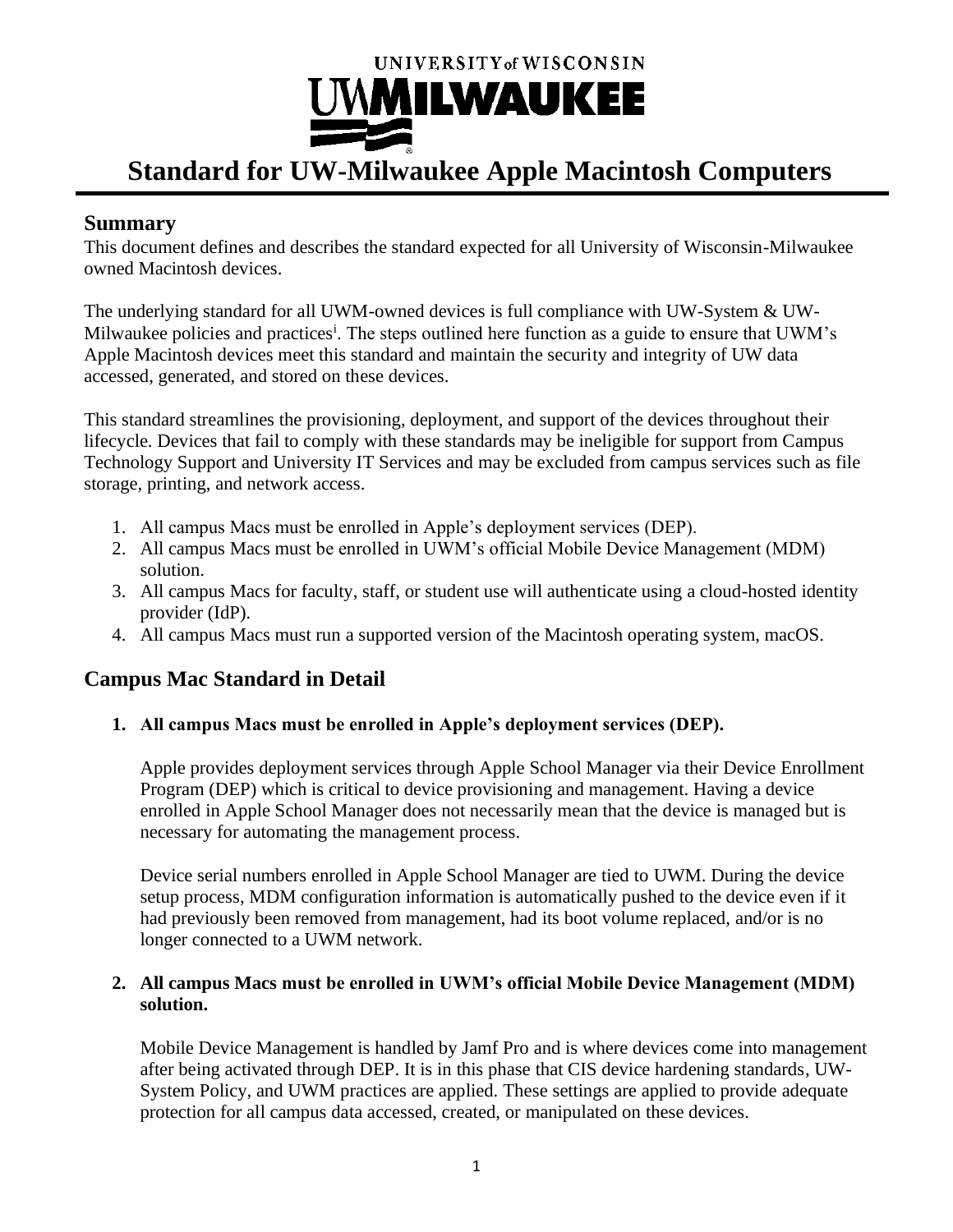Devices whose primary function requires non-compliance with UW-System Policy (e.g., a computer used to research the effects of malicious software) are still required to be in management; however, they can have the applied policies limited to meet the needs of the use case. Before a device can be excluded from any management policy, a business use case for the exception must be documented and approved by the UWM Information Security Office. These exceptions will require compensating controls be applied to ensure system integrity. See the section on noncompliance at the end of this document for further information.

#### **3. All campus Macs for faculty, staff, or student use will authenticate using a cloud-hosted identity provider (IdP).**

Microsoft Azure Active Directory (AD) is currently the approved cloud-hosted identity provider for UW-Milwaukee and Jamf Connect is used to authenticate users and sync local account information with directory services. This enables users to securely authenticate to their devices and services without the need to be physically located on campus or be connected to campus via VPN.

Azure AD services are used to enforce minimum requirements for password and passphrase complexity and expiration, account lockout policies and other UW System authentication requirements.

The use of Jamf Connect with Azure AD allows for full compliance with authentication policies, follows best-practice recommendations from Apple, and provides the best possible user experience for any computer not directly connected to the UWM network.

#### **4. All campus Macs must run a supported version of the Macintosh operating system, macOS.**

New versions of the Macintosh computer operating system, macOS, typically include new security features in addition to patches for vulnerabilities, therefore every effort is made to ensure devices in the fleet are running the latest version of macOS wherever possible.

Apple releases new versions of macOS annually in the Fall and releases are supported with feature updates for one year and security updates for three years. Apple typically discontinues all macOS and hardware support for devices after seven years. This leaves devices capable of running an OS that is patched with security updates from Apple up to nine years after it was released.

Example of macOS release support from Fall 2020:

**macOS 11.01 –** Released in Fall 2020, **feature and security updates** from Apple, highest supported release for 2013 devices.

**macOS 10.15 –** Released in fall 2019, **security updates** from Apple, highest supported release for 2012 devices.

**macOS 10.14 –** Released in fall 2018, **security updates** from Apple, highest supported release for 2011 devices.